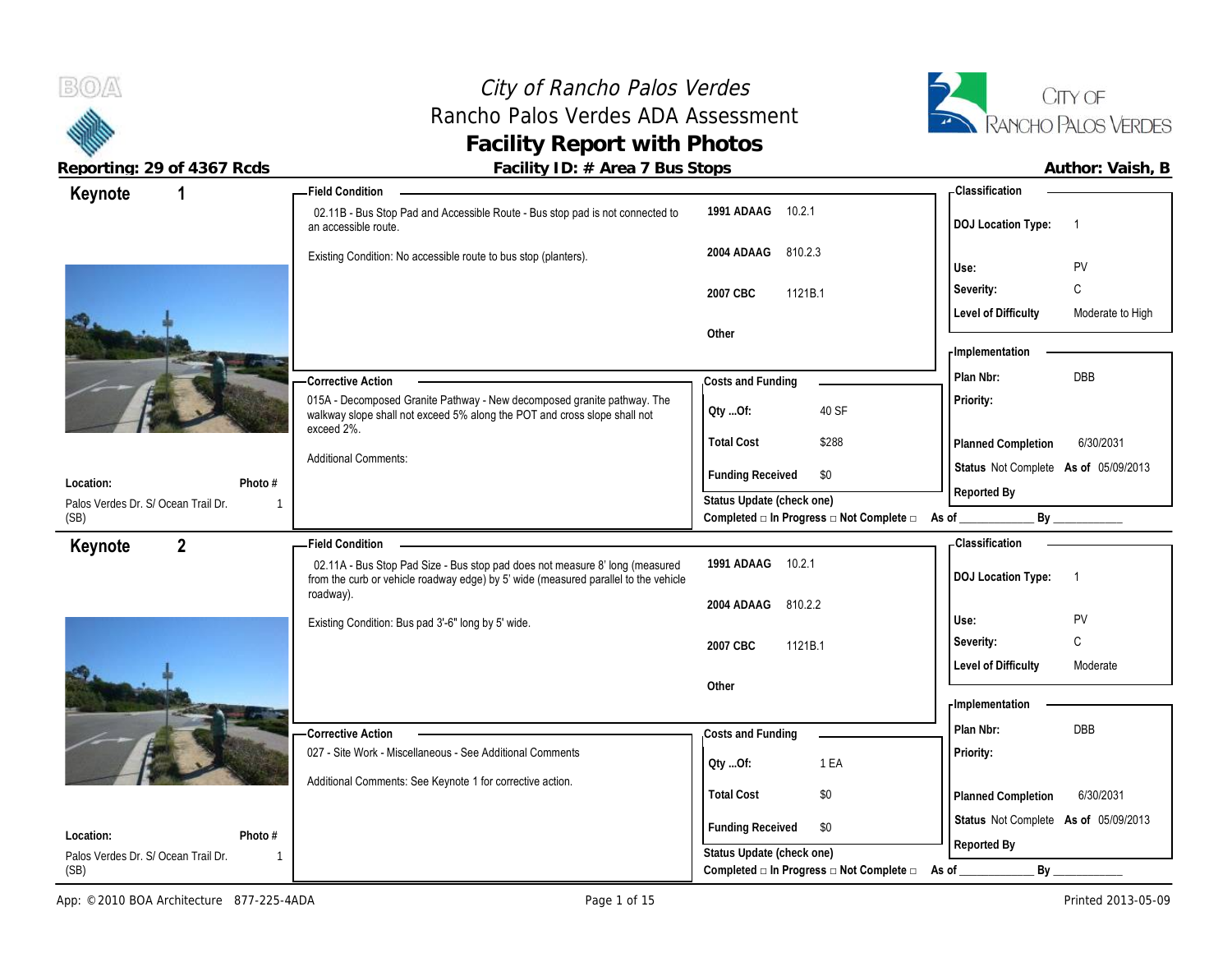## City of Rancho Palos Verdes Rancho Palos Verdes ADA Assessment **Facility Report with Photos**



| 3<br>Keynote                                                | - Field Condition                                                                                                                                   |                                                  | <b>Classification</b>                       |
|-------------------------------------------------------------|-----------------------------------------------------------------------------------------------------------------------------------------------------|--------------------------------------------------|---------------------------------------------|
|                                                             | 02.12A - Bus Stop Pad Slope Parallel to Roadway - Bus stop pad is not at the<br>same slope as the roadway in the direction parallel to the roadway. | 1991 ADAAG<br>10.2.1                             | <b>DOJ Location Type:</b><br>$\overline{1}$ |
|                                                             | Existing Condition: 3.9% RS at bus pad, 3.8% RS at the road.                                                                                        | 2004 ADAAG<br>810.2.4                            | PV<br>Use:                                  |
|                                                             |                                                                                                                                                     |                                                  | C<br>Severity:                              |
|                                                             |                                                                                                                                                     | 1121B.2.1<br>2007 CBC                            |                                             |
|                                                             |                                                                                                                                                     |                                                  | <b>Level of Difficulty</b><br>Moderate      |
|                                                             |                                                                                                                                                     | Other                                            | - Implementation                            |
|                                                             |                                                                                                                                                     |                                                  | DBB<br>Plan Nbr:                            |
|                                                             | -Corrective Action                                                                                                                                  | Costs and Funding                                |                                             |
|                                                             | 027 - Site Work - Miscellaneous - See Additional Comments                                                                                           | 1 EA<br>QtyOf:                                   | Priority:                                   |
|                                                             | Additional Comments: See Keynote 1 for corrective action.                                                                                           | <b>Total Cost</b><br>\$0                         | 6/30/2031<br>Planned Completion             |
|                                                             |                                                                                                                                                     |                                                  | Status Not Complete As of 05/09/2013        |
| Photo #<br>Location:                                        |                                                                                                                                                     | <b>Funding Received</b><br>\$0                   | Reported By                                 |
| Palos Verdes Dr. S/ Ocean Trail Dr.                         | $\mathbf 1$                                                                                                                                         | Status Update (check one)                        |                                             |
| (SB)                                                        |                                                                                                                                                     | Completed □ In Progress □ Not Complete □ As of _ | By                                          |
| $\overline{\mathbf{4}}$<br>Keynote                          | <b>Field Condition</b>                                                                                                                              |                                                  | - Classification                            |
|                                                             | 02.12B - Bus Stop Pad Slope Perpendicular to Roadway - Bus stop pad slope<br>perpendicular to the roadway exceeds 2%.                               | 1991 ADAAG 10.2.1                                | <b>DOJ Location Type:</b><br>$\overline{1}$ |
|                                                             | Existing Condition: 4.1% CS.                                                                                                                        | 2004 ADAAG<br>810.2.4                            |                                             |
|                                                             |                                                                                                                                                     |                                                  | <b>PV</b><br>Use:                           |
|                                                             |                                                                                                                                                     |                                                  |                                             |
|                                                             |                                                                                                                                                     | 1121B.2.1<br>2007 CBC                            | C<br>Severity:                              |
|                                                             |                                                                                                                                                     |                                                  | <b>Level of Difficulty</b><br>Moderate      |
|                                                             |                                                                                                                                                     | Other                                            |                                             |
|                                                             |                                                                                                                                                     |                                                  | <b>Implementation</b>                       |
|                                                             | -Corrective Action                                                                                                                                  | Costs and Funding                                | Plan Nbr:<br><b>DBB</b>                     |
|                                                             | 027 - Site Work - Miscellaneous - See Additional Comments                                                                                           |                                                  | Priority:                                   |
|                                                             | Additional Comments: See Keynote 1 for corrective action.                                                                                           | 1 EA<br>Oty Of:                                  |                                             |
|                                                             |                                                                                                                                                     | <b>Total Cost</b><br>\$0                         | 6/30/2031<br>Planned Completion             |
|                                                             |                                                                                                                                                     | <b>Funding Received</b><br>\$0                   | Status Not Complete As of 05/09/2013        |
| Location:<br>Photo #<br>Palos Verdes Dr. S/ Ocean Trail Dr. | $\mathbf{1}$                                                                                                                                        | Status Update (check one)                        | Reported By                                 |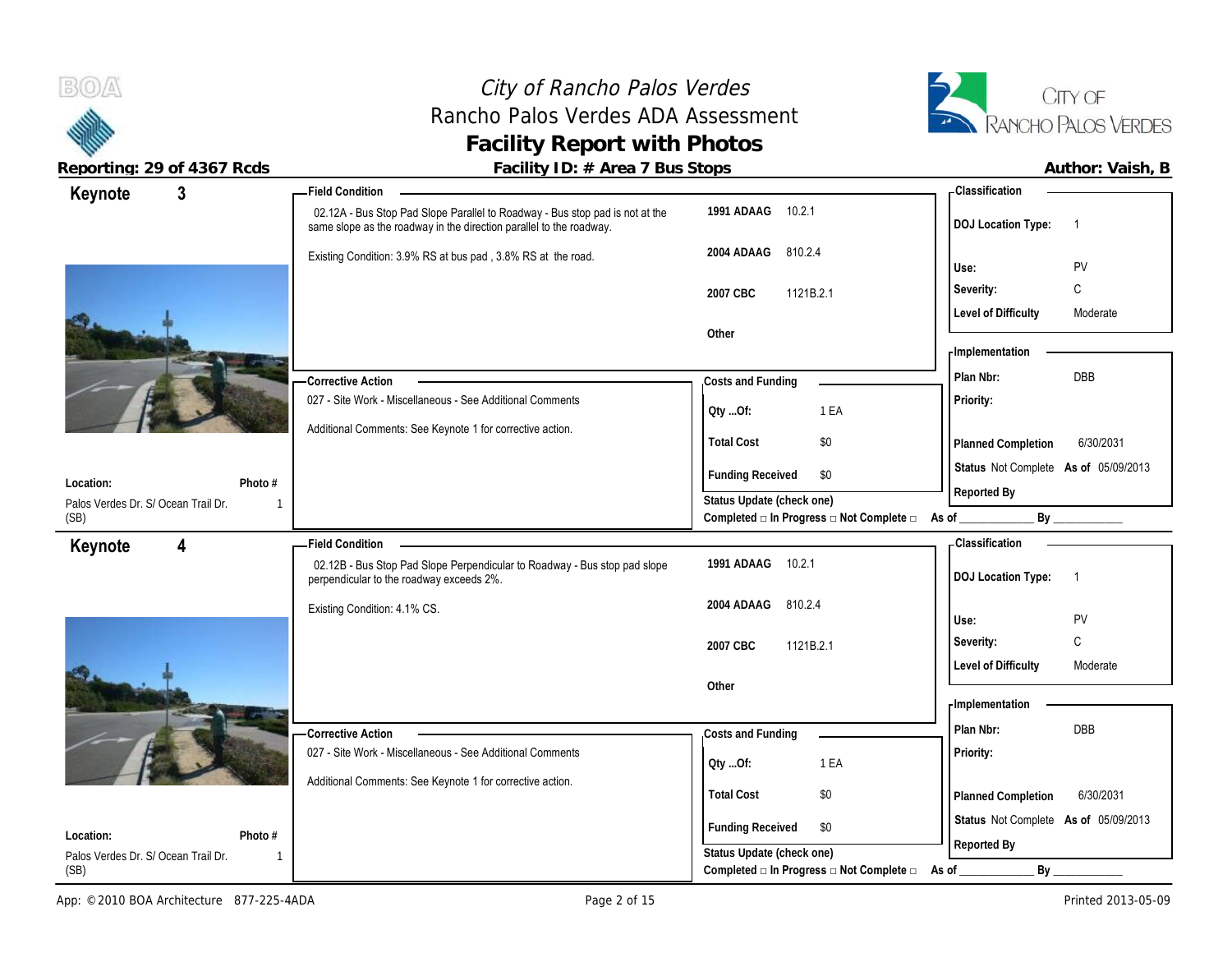# City of Rancho Palos Verdes Rancho Palos Verdes ADA Assessment **Facility Report with Photos**



| Status Not Complete As of 05/09/2013 |
|--------------------------------------|
|                                      |
|                                      |
|                                      |
|                                      |
|                                      |
|                                      |
|                                      |
|                                      |
|                                      |
|                                      |
|                                      |
|                                      |
|                                      |
|                                      |
| Status Not Complete As of 05/09/2013 |
|                                      |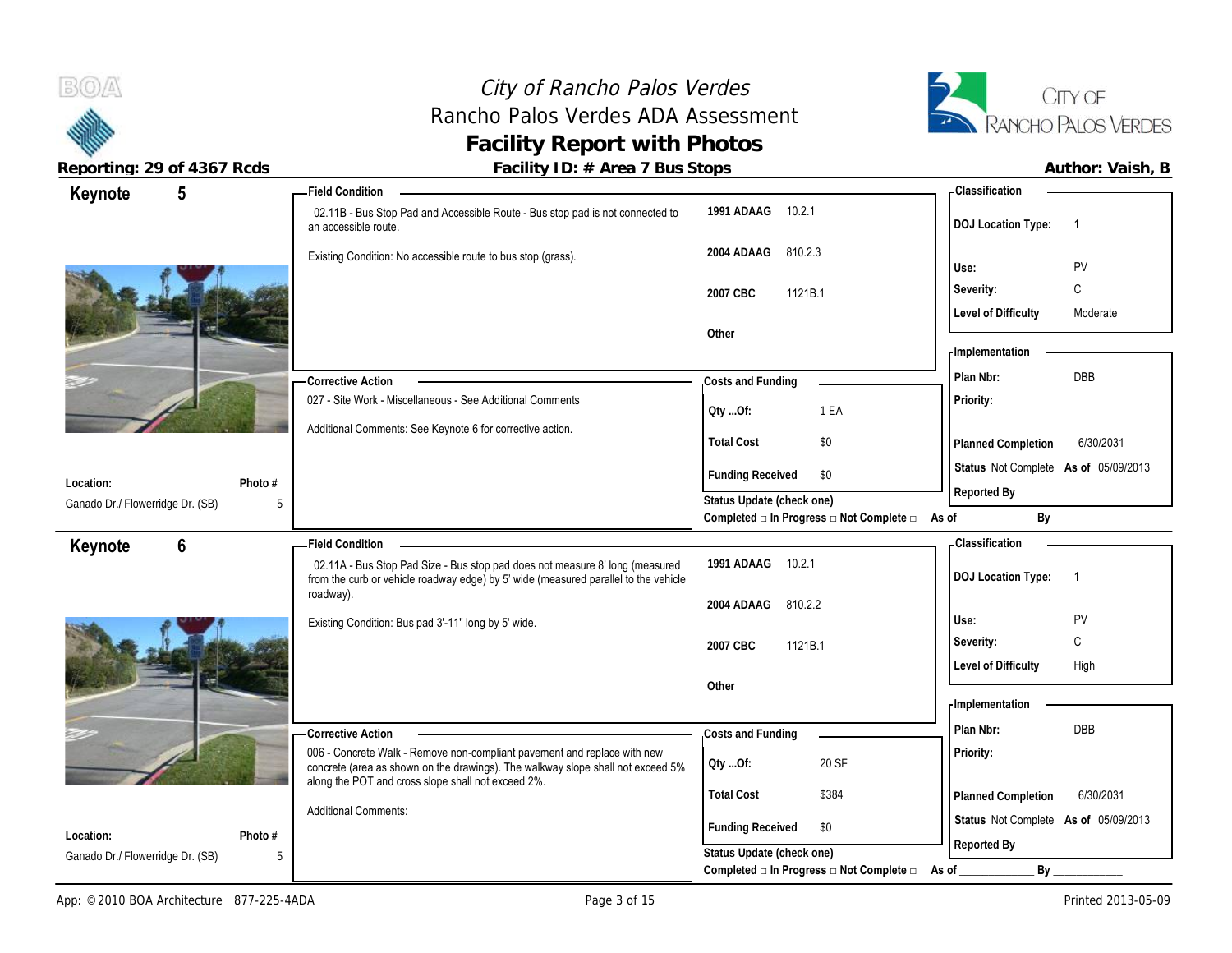**BOA** 

## City of Rancho Palos Verdes Rancho Palos Verdes ADA Assessment **Facility Report with Photos**



**Reporting: 29 of 4367 Rcds Facility ID: # Area 7 Bus Stops Author: Vaish, B**

| Keynote                          | $\overline{7}$                                                                    | -Field Condition                                                                                                                                                                                                  |                                                   | <b>Classification</b>                       |
|----------------------------------|-----------------------------------------------------------------------------------|-------------------------------------------------------------------------------------------------------------------------------------------------------------------------------------------------------------------|---------------------------------------------------|---------------------------------------------|
|                                  |                                                                                   | 02.11A - Bus Stop Pad Size - Bus stop pad does not measure 8' long (measured<br>from the curb or vehicle roadway edge) by 5' wide (measured parallel to the vehicle                                               | 1991 ADAAG<br>10.2.1                              | <b>DOJ</b> Location Type:<br>-1             |
|                                  |                                                                                   | roadway).                                                                                                                                                                                                         | 810.2.2<br>2004 ADAAG                             |                                             |
|                                  |                                                                                   | Existing Condition: None provided.                                                                                                                                                                                |                                                   | PV<br>Use:                                  |
|                                  |                                                                                   |                                                                                                                                                                                                                   | 1121B.1<br>2007 CBC                               | С<br>Severity:                              |
|                                  |                                                                                   |                                                                                                                                                                                                                   |                                                   | <b>Level of Difficulty</b><br>High          |
|                                  |                                                                                   |                                                                                                                                                                                                                   | Other                                             |                                             |
|                                  |                                                                                   |                                                                                                                                                                                                                   |                                                   | - Implementation                            |
|                                  |                                                                                   | - Corrective Action                                                                                                                                                                                               | Costs and Funding                                 | DBB<br>Plan Nbr:                            |
|                                  |                                                                                   | 006 - Concrete Walk - Remove non-compliant pavement and replace with new<br>concrete (area as shown on the drawings). The walkway slope shall not exceed 5%<br>along the POT and cross slope shall not exceed 2%. | 40 SF<br>QtyOf:                                   | <b>Priority:</b>                            |
|                                  |                                                                                   |                                                                                                                                                                                                                   | <b>Total Cost</b><br>\$768                        | 6/30/2031<br>Planned Completion             |
| Location:                        | Photo #                                                                           | <b>Additional Comments:</b>                                                                                                                                                                                       | <b>Funding Received</b><br>\$0                    | Status Not Complete As of 05/09/2013        |
| Ganado Dr./ Flowerridge Dr. (NB) | 7                                                                                 |                                                                                                                                                                                                                   | Status Update (check one)                         | Reported By                                 |
|                                  |                                                                                   |                                                                                                                                                                                                                   | Completed □ In Progress □ Not Complete □ As of __ |                                             |
| Keynote                          | 8                                                                                 | <b>Field Condition</b>                                                                                                                                                                                            |                                                   | - Classification                            |
|                                  |                                                                                   | 02.11B - Bus Stop Pad and Accessible Route - Bus stop pad is not connected to<br>an accessible route.                                                                                                             | 1991 ADAAG<br>10.2.1                              | <b>DOJ Location Type:</b><br>$\overline{1}$ |
|                                  |                                                                                   | Existing Condition: No accessible route to bus stop.                                                                                                                                                              | 2004 ADAAG<br>810.2.3                             |                                             |
|                                  |                                                                                   |                                                                                                                                                                                                                   |                                                   | PV<br>Use:                                  |
|                                  |                                                                                   |                                                                                                                                                                                                                   | 2007 CBC<br>1121B.1                               | C<br>Severity:                              |
|                                  |                                                                                   |                                                                                                                                                                                                                   |                                                   | <b>Level of Difficulty</b><br>High          |
|                                  |                                                                                   |                                                                                                                                                                                                                   | Other                                             |                                             |
|                                  |                                                                                   |                                                                                                                                                                                                                   |                                                   | - Implementation                            |
|                                  |                                                                                   | -Corrective Action                                                                                                                                                                                                | Costs and Funding                                 | Plan Nbr:<br>DBB                            |
|                                  |                                                                                   | 027 - Site Work - Miscellaneous - See Additional Comments                                                                                                                                                         | 1 EA<br>QtyOf:                                    | Priority:                                   |
|                                  |                                                                                   | Additional Comments: Provide compliant curb ramp.                                                                                                                                                                 |                                                   |                                             |
|                                  |                                                                                   |                                                                                                                                                                                                                   | <b>Total Cost</b><br>\$3,600                      | 6/30/2031<br>Planned Completion             |
| Location:                        | Photo #                                                                           |                                                                                                                                                                                                                   | <b>Funding Received</b><br>\$0                    | Status Not Complete As of 05/09/2013        |
|                                  | $\mathbf{r} = \mathbf{r}$ , $\mathbf{r} = \mathbf{r}$ , $\mathbf{r} = \mathbf{r}$ |                                                                                                                                                                                                                   | Ctatus Undata (chook ana)                         | Reported By                                 |

Ganado Dr./ Flowerridge Dr. (NB)

7

**Status Update (check one)**

**Completed □ In Progress □ Not Complete □ As of \_\_\_\_\_\_\_\_\_\_\_\_\_ By \_\_\_\_\_\_\_\_\_\_\_\_**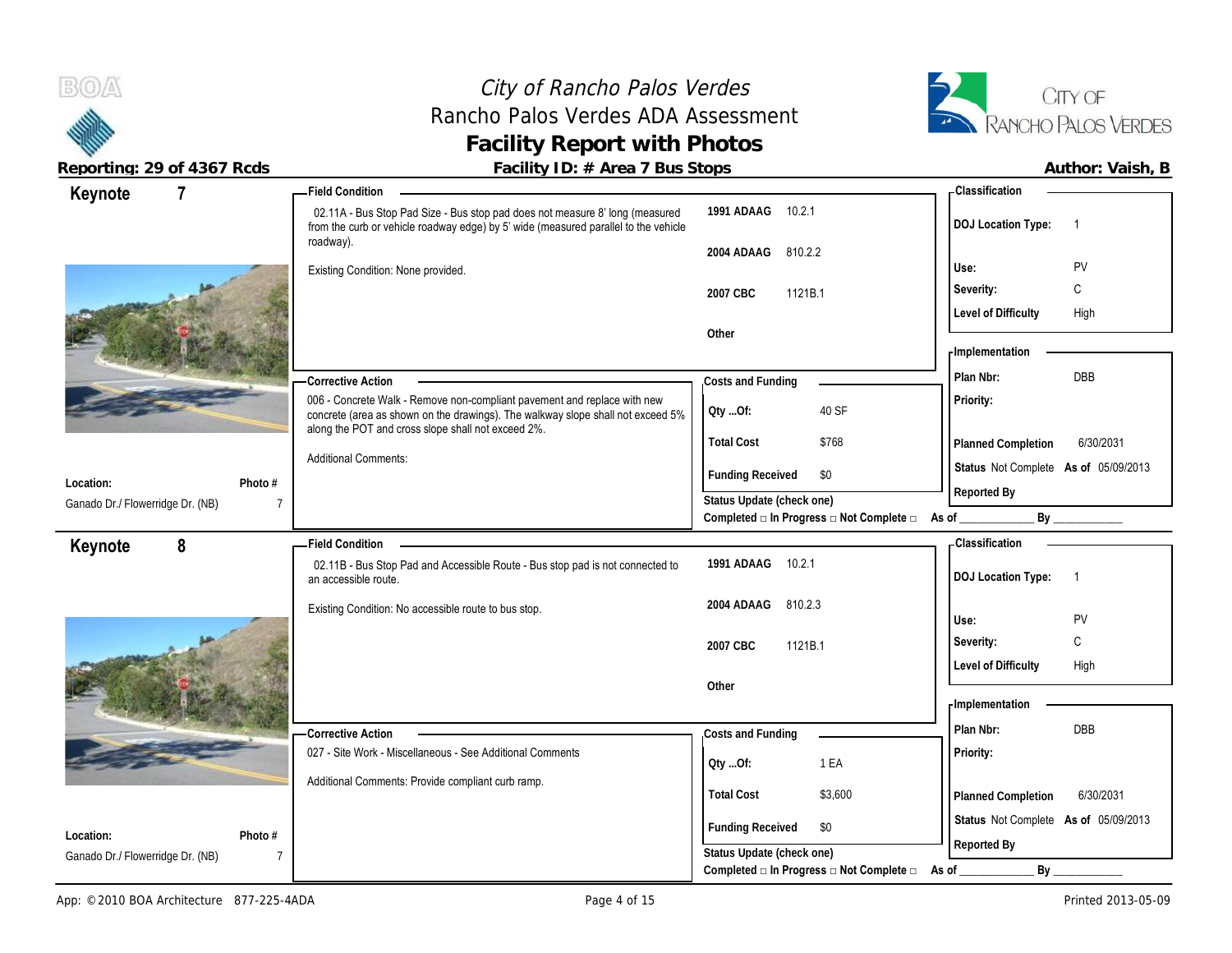# City of Rancho Palos Verdes Rancho Palos Verdes ADA Assessment **Facility Report with Photos**



| Keynote                                  | 9                       | - Field Condition                                                                                                                                                   |                                                                 | - Classification                                    |
|------------------------------------------|-------------------------|---------------------------------------------------------------------------------------------------------------------------------------------------------------------|-----------------------------------------------------------------|-----------------------------------------------------|
|                                          |                         | 02.11B - Bus Stop Pad and Accessible Route - Bus stop pad is not connected to<br>an accessible route.                                                               | 1991 ADAAG 10.2.1                                               | <b>DOJ Location Type:</b><br>$\overline{1}$         |
|                                          |                         | Existing Condition: No accessible route to bus stop (shrubs).                                                                                                       | 2004 ADAAG<br>810.2.3                                           | PV<br>Use:                                          |
|                                          |                         |                                                                                                                                                                     | 2007 CBC<br>1121B.1                                             | C<br>Severity:                                      |
|                                          |                         |                                                                                                                                                                     |                                                                 | <b>Level of Difficulty</b><br>Moderate              |
|                                          |                         |                                                                                                                                                                     | Other                                                           |                                                     |
|                                          |                         |                                                                                                                                                                     |                                                                 | - Implementation                                    |
|                                          |                         | - Corrective Action                                                                                                                                                 | Costs and Funding                                               | DBB<br>Plan Nbr:                                    |
|                                          |                         | 027 - Site Work - Miscellaneous - See Additional Comments                                                                                                           | 1 EA<br>Qty Of:                                                 | Priority:                                           |
|                                          |                         | Additional Comments: See Keynote 11 for corrective action.                                                                                                          | <b>Total Cost</b><br>\$0                                        | 6/30/2031<br>Planned Completion                     |
|                                          |                         |                                                                                                                                                                     |                                                                 | Status Not Complete As of 05/09/2013                |
| Location:                                | Photo #                 |                                                                                                                                                                     | <b>Funding Received</b><br>\$0                                  |                                                     |
| Ganado Dr./ Abrazo Dr. (SB)              | 9                       |                                                                                                                                                                     | Status Update (check one)                                       | Reported By                                         |
|                                          |                         |                                                                                                                                                                     | Completed $\Box$ In Progress $\Box$ Not Complete $\Box$ As of _ | By _____________                                    |
| Keynote                                  | 10                      | <b>Field Condition</b>                                                                                                                                              |                                                                 | <b>Classification</b>                               |
|                                          |                         | 02.11A - Bus Stop Pad Size - Bus stop pad does not measure 8' long (measured<br>from the curb or vehicle roadway edge) by 5' wide (measured parallel to the vehicle | 1991 ADAAG<br>10.2.1                                            | <b>DOJ Location Type:</b><br>$\overline{1}$         |
|                                          |                         |                                                                                                                                                                     |                                                                 |                                                     |
|                                          |                         | roadway).                                                                                                                                                           | 2004 ADAAG<br>810.2.2                                           |                                                     |
|                                          |                         | Existing Condition: Bus pad 4' long by 5' wide.                                                                                                                     |                                                                 | PV<br>Use:                                          |
|                                          |                         |                                                                                                                                                                     | 1121B.1<br>2007 CBC                                             | С<br>Severity:                                      |
|                                          |                         |                                                                                                                                                                     |                                                                 | <b>Level of Difficulty</b><br>High                  |
|                                          |                         |                                                                                                                                                                     | Other                                                           |                                                     |
|                                          |                         |                                                                                                                                                                     |                                                                 | - Implementation                                    |
|                                          |                         | <b>Corrective Action</b>                                                                                                                                            | Costs and Funding                                               | DBB<br>Plan Nbr:                                    |
|                                          |                         | 027 - Site Work - Miscellaneous - See Additional Comments                                                                                                           | 1 EA<br>QtyOf:                                                  | Priority:                                           |
|                                          |                         | Additional Comments: See Keynote 11 for corrective action.                                                                                                          | <b>Total Cost</b><br>\$0                                        | 6/30/2031                                           |
|                                          |                         |                                                                                                                                                                     |                                                                 | Planned Completion                                  |
| Location:<br>Ganado Dr./ Abrazo Dr. (SB) | Photo #<br>$\mathsf{Q}$ |                                                                                                                                                                     | <b>Funding Received</b><br>\$0<br>Status Update (check one)     | Status Not Complete As of 05/09/2013<br>Reported By |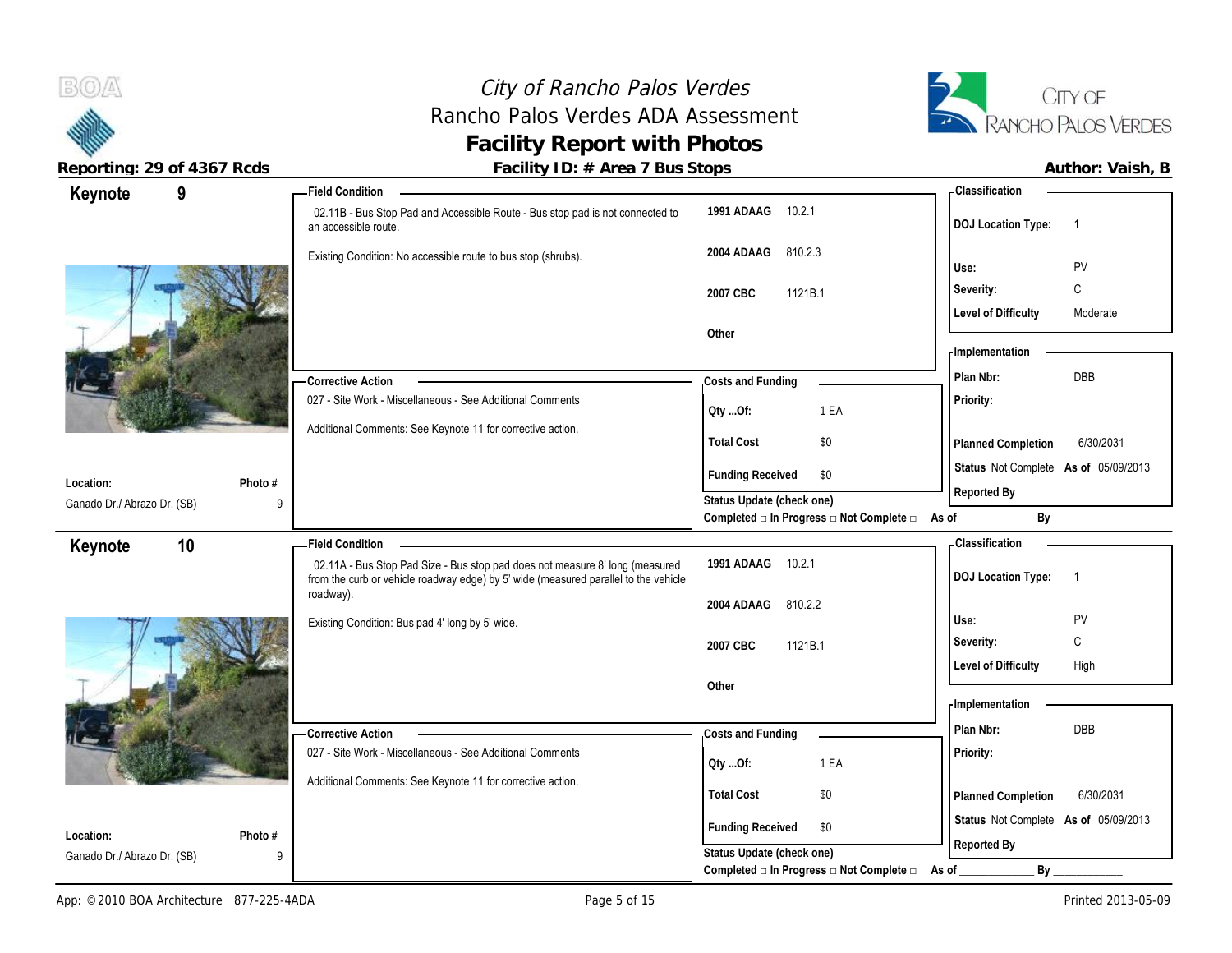## City of Rancho Palos Verdes Rancho Palos Verdes ADA Assessment **Facility Report with Photos**



**Reporting: 29 of 4367 Rcds Facility ID: # Area 7 Bus Stops** 

| Keynote                     | 11           | - Field Condition                                                                                                                                                                                                 |                                                                                      | - Classification                            |
|-----------------------------|--------------|-------------------------------------------------------------------------------------------------------------------------------------------------------------------------------------------------------------------|--------------------------------------------------------------------------------------|---------------------------------------------|
|                             |              | 02.12A - Bus Stop Pad Slope Parallel to Roadway - Bus stop pad is not at the<br>same slope as the roadway in the direction parallel to the roadway.                                                               | 1991 ADAAG<br>10.2.1                                                                 | <b>DOJ</b> Location Type:<br>$\overline{1}$ |
|                             |              | Existing Condition: 4.6% RS at bus pad, 5.2% RS at the road.                                                                                                                                                      | 2004 ADAAG<br>810.2.4                                                                | PV<br>Use:                                  |
|                             |              |                                                                                                                                                                                                                   |                                                                                      | Severity:<br>C                              |
|                             |              |                                                                                                                                                                                                                   | 2007 CBC<br>1121B.2.1                                                                | <b>Level of Difficulty</b><br>High          |
|                             |              |                                                                                                                                                                                                                   | Other                                                                                |                                             |
|                             |              |                                                                                                                                                                                                                   |                                                                                      | - Implementation                            |
|                             |              | <b>Corrective Action</b>                                                                                                                                                                                          | Costs and Funding                                                                    | DBB<br>Plan Nbr:                            |
|                             |              | 006 - Concrete Walk - Remove non-compliant pavement and replace with new<br>concrete (area as shown on the drawings). The walkway slope shall not exceed 5%<br>along the POT and cross slope shall not exceed 2%. | 40 SF<br>Oty Of:                                                                     | Priority:                                   |
|                             |              |                                                                                                                                                                                                                   | <b>Total Cost</b><br>\$768                                                           | 6/30/2031<br>Planned Completion             |
| Location:                   | Photo #      | <b>Additional Comments:</b>                                                                                                                                                                                       | <b>Funding Received</b><br>\$0                                                       | Status Not Complete As of 05/09/2013        |
| Ganado Dr./ Abrazo Dr. (SB) | 9            |                                                                                                                                                                                                                   | Status Update (check one)                                                            | Reported By                                 |
|                             |              |                                                                                                                                                                                                                   | Completed □ In Progress □ Not Complete □ As of ________                              | By                                          |
| Keynote                     | 12           | <b>Field Condition</b>                                                                                                                                                                                            |                                                                                      | <b>Classification</b>                       |
|                             |              | 02.12B - Bus Stop Pad Slope Perpendicular to Roadway - Bus stop pad slope                                                                                                                                         | 1991 ADAAG<br>10.2.1                                                                 |                                             |
|                             |              | perpendicular to the roadway exceeds 2%.                                                                                                                                                                          |                                                                                      | <b>DOJ Location Type:</b><br>$\overline{1}$ |
|                             |              | Existing Condition: 2.1% CS.                                                                                                                                                                                      | 2004 ADAAG<br>810.2.4                                                                |                                             |
|                             |              |                                                                                                                                                                                                                   |                                                                                      | Use:<br>PV                                  |
|                             |              |                                                                                                                                                                                                                   | 2007 CBC<br>1121B.2.1                                                                | C<br>Severity:                              |
|                             |              |                                                                                                                                                                                                                   |                                                                                      | <b>Level of Difficulty</b><br>Moderate      |
|                             |              |                                                                                                                                                                                                                   | Other                                                                                | - Implementation                            |
|                             |              |                                                                                                                                                                                                                   |                                                                                      | DBB<br>Plan Nbr:                            |
|                             |              | <b>Corrective Action</b><br>027 - Site Work - Miscellaneous - See Additional Comments                                                                                                                             | Costs and Funding                                                                    | Priority:                                   |
|                             |              |                                                                                                                                                                                                                   | 1 EA<br>QtyOf:                                                                       |                                             |
|                             |              | Additional Comments: See Keynote 11 for corrective action.                                                                                                                                                        | <b>Total Cost</b><br>\$0                                                             | 6/30/2031<br>Planned Completion             |
| Location:                   | Photo #      |                                                                                                                                                                                                                   | <b>Funding Received</b><br>\$0                                                       | Status Not Complete As of 05/09/2013        |
| Ganado Dr./ Abrazo Dr. (SB) | $\mathsf{Q}$ |                                                                                                                                                                                                                   | Status Update (check one)<br>Completed $\Box$ In Progress $\Box$ Not Complete $\Box$ | Reported By<br>By                           |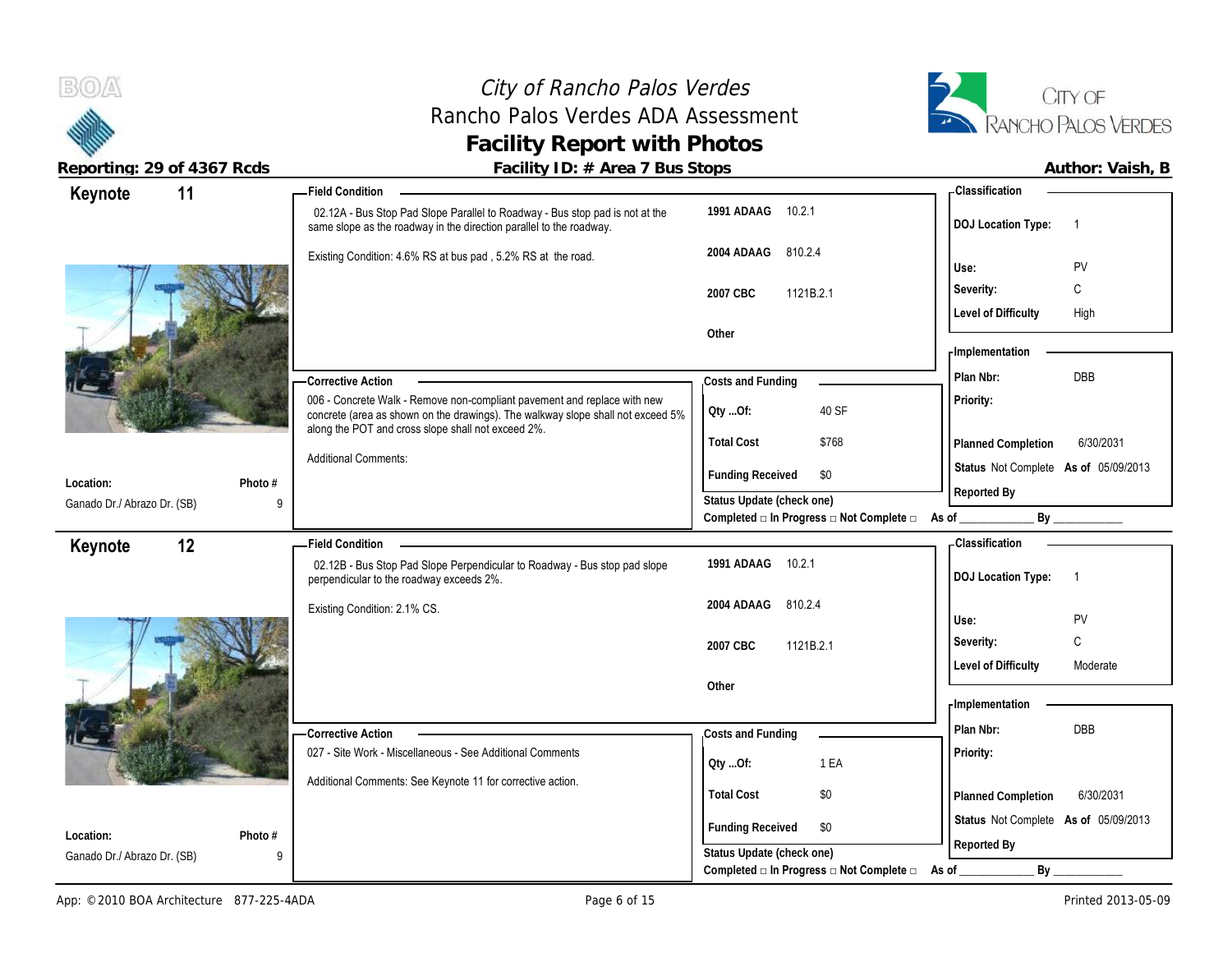**Keynote**

 $B(0)$ 

**Location:**

College (NB)

**Keynote**

Palos Verdes Dr. E/ Marymount

## City of Rancho Palos Verdes Rancho Palos Verdes ADA Assessment **Facility Report with Photos**



Reporting: 29 of 4367 Rcds **Facility ID: # Area 7 Bus Stops Facility ID: # Area 7 Bus Stops Author: Vaish, B** 

| 13            | <b>Field Condition</b>                                                                                                                                              |                                                   |                                                                  | - Classification                                                 |                         |  |
|---------------|---------------------------------------------------------------------------------------------------------------------------------------------------------------------|---------------------------------------------------|------------------------------------------------------------------|------------------------------------------------------------------|-------------------------|--|
|               | 02.11A - Bus Stop Pad Size - Bus stop pad does not measure 8' long (measured<br>from the curb or vehicle roadway edge) by 5' wide (measured parallel to the vehicle | 1991 ADAAG                                        | 10.2.1                                                           | <b>DOJ</b> Location Type:                                        |                         |  |
| L E I         | roadway).<br>Existing Condition: 3'-10" long by 5' wide Bus pad                                                                                                     | 2004 ADAAG<br>2007 CBC<br>Other                   | 810.2.2<br>1121B.1                                               | Use:<br>Severity:<br>Level of Difficulty                         | PV<br>C<br>Moderate     |  |
|               | -Corrective Action<br>027 - Site Work - Miscellaneous - See Additional Comments<br>Additional Comments: See Keynote 15 for corrective action.                       | Costs and Funding<br>Qty Of:<br><b>Total Cost</b> | 1 EA<br>\$0                                                      | - Implementation<br>Plan Nbr:<br>Priority:<br>Planned Completion | <b>DBB</b><br>6/30/2031 |  |
| Photo #       |                                                                                                                                                                     | <b>Funding Received</b>                           | \$0                                                              | Status Not Complete As of 05/09/2013                             |                         |  |
| 13<br>rymount |                                                                                                                                                                     | Status Update (check one)                         | Completed $\square$ In Progress $\square$ Not Complete $\square$ | Reported By<br>As of $\qquad \qquad$                             | By                      |  |
| 14            | <b>Field Condition</b>                                                                                                                                              |                                                   |                                                                  | - Classification                                                 |                         |  |
|               | 02.11B - Bus Stop Pad and Accessible Route - Bus stop pad is not connected to<br>an accessible route.                                                               | 1991 ADAAG                                        | 10.2.1                                                           | <b>DOJ Location Type:</b>                                        |                         |  |

**2004 ADAAG** 810.2.3



|                                                     | Existing Condition: No accessible route to bus stop (grass).                                                            | 2004 ADAAG<br>810.Z.J<br>2007 CBC<br>1121B.1                     | PV<br>Use:<br>Severity:<br>◡<br><b>Level of Difficulty</b><br>Moderate                        |
|-----------------------------------------------------|-------------------------------------------------------------------------------------------------------------------------|------------------------------------------------------------------|-----------------------------------------------------------------------------------------------|
|                                                     | -Corrective Action                                                                                                      | Other<br>Costs and Funding                                       | Implementation<br>Plan Nbr:<br>DBB                                                            |
|                                                     | 027 - Site Work - Miscellaneous - See Additional Comments<br>Additional Comments: See Keynote 15 for corrective action. | 1 EA<br>Oty Of:<br>\$0<br><b>Total Cost</b>                      | Priority:                                                                                     |
| Photo #<br>Location:                                |                                                                                                                         | <b>Funding Received</b><br>\$0<br>Status Update (check one)      | 6/30/2031<br><b>Planned Completion</b><br>Status Not Complete As of 05/09/2013<br>Reported By |
| 13<br>Palos Verdes Dr. E/ Marymount<br>College (NB) |                                                                                                                         | Completed $\Box$ In Progress $\Box$ Not Complete $\Box$<br>As of | Bv                                                                                            |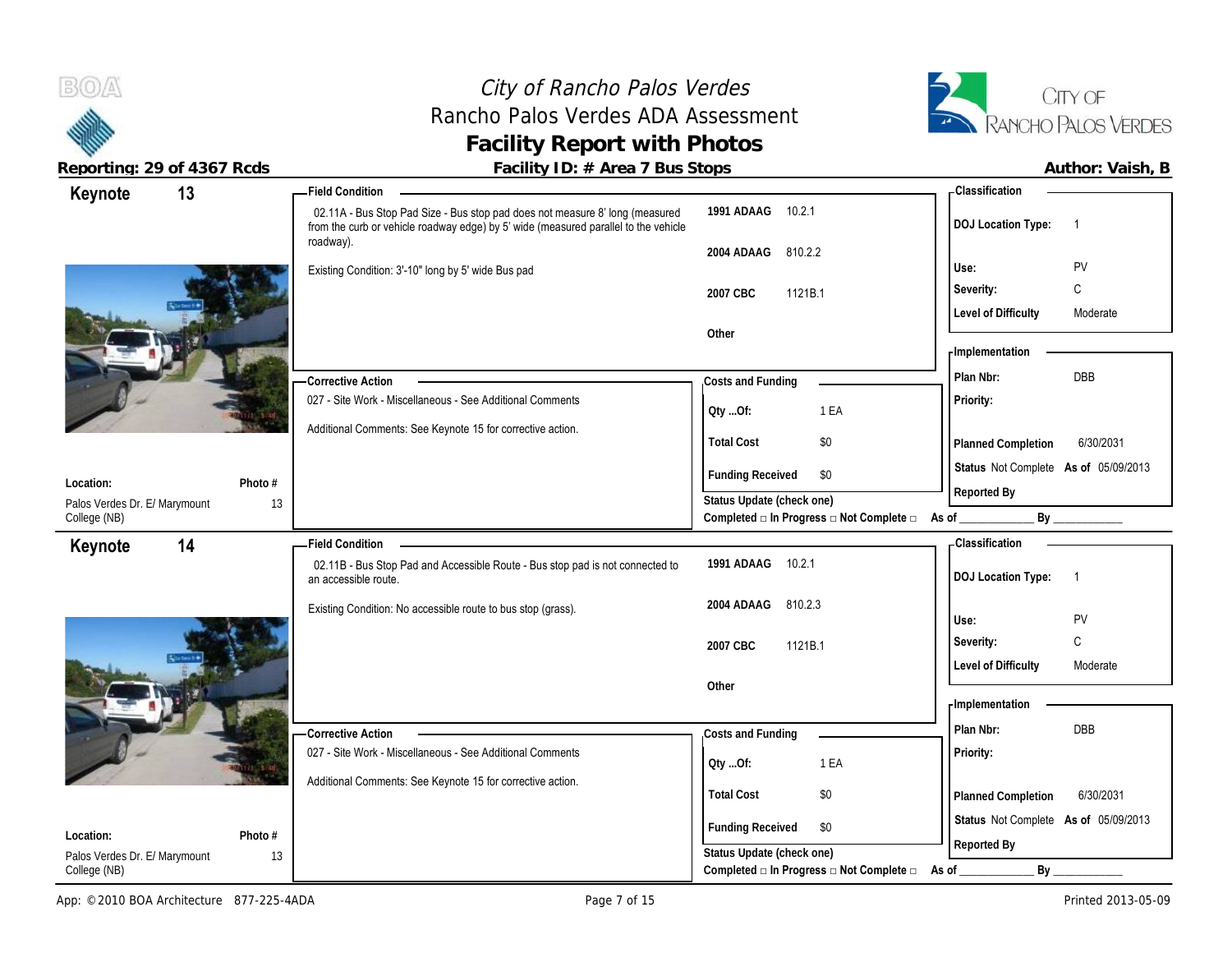

## City of Rancho Palos Verdes Rancho Palos Verdes ADA Assessment **Facility Report with Photos**



|                               | TODOLING. 27 OF 4007 ROUS              | I addity TD. $\pi$ Area T Dus Jtops                                                                                                                                                                               |                                                                                            | AULIIUI. VAISII, D                          |
|-------------------------------|----------------------------------------|-------------------------------------------------------------------------------------------------------------------------------------------------------------------------------------------------------------------|--------------------------------------------------------------------------------------------|---------------------------------------------|
| Keynote                       | 15                                     | <b>Field Condition -</b>                                                                                                                                                                                          |                                                                                            | - Classification                            |
|                               |                                        | 02.12B - Bus Stop Pad Slope Perpendicular to Roadway - Bus stop pad slope<br>perpendicular to the roadway exceeds 2%.                                                                                             | 1991 ADAAG 10.2.1                                                                          | <b>DOJ Location Type:</b><br>$\overline{1}$ |
|                               |                                        | Existing Condition: 7.5% CS.                                                                                                                                                                                      | 2004 ADAAG<br>810.2.4                                                                      |                                             |
|                               |                                        |                                                                                                                                                                                                                   |                                                                                            | PV<br>Use:                                  |
|                               |                                        |                                                                                                                                                                                                                   | 2007 CBC<br>1121B.2.1                                                                      | C<br>Severity:                              |
|                               |                                        |                                                                                                                                                                                                                   |                                                                                            | <b>Level of Difficulty</b><br>High          |
|                               |                                        |                                                                                                                                                                                                                   | Other                                                                                      |                                             |
|                               |                                        |                                                                                                                                                                                                                   |                                                                                            | <b>Implementation</b>                       |
|                               |                                        | Corrective Action                                                                                                                                                                                                 | Costs and Funding                                                                          | <b>DBB</b><br>Plan Nbr:                     |
|                               |                                        | 006 - Concrete Walk - Remove non-compliant pavement and replace with new<br>concrete (area as shown on the drawings). The walkway slope shall not exceed 5%<br>along the POT and cross slope shall not exceed 2%. | 40 SF<br>QtyOf:                                                                            | Priority:                                   |
|                               |                                        |                                                                                                                                                                                                                   | <b>Total Cost</b><br>\$768                                                                 | 6/30/2031<br>Planned Completion             |
|                               |                                        | <b>Additional Comments:</b>                                                                                                                                                                                       | \$0                                                                                        | Status Not Complete As of 05/09/2013        |
| Location:                     | Photo #                                |                                                                                                                                                                                                                   | <b>Funding Received</b>                                                                    | Reported By                                 |
| Palos Verdes Dr. E/ Marymount |                                        | 13                                                                                                                                                                                                                | Status Update (check one)<br>Completed a In Progress a Not Complete a As of _________      |                                             |
| College (NB)                  |                                        |                                                                                                                                                                                                                   |                                                                                            |                                             |
| Keynote                       | 16                                     | - Field Condition -                                                                                                                                                                                               |                                                                                            | - Classification                            |
|                               |                                        | 02.11A - Bus Stop Pad Size - Bus stop pad does not measure 8' long (measured<br>from the curb or vehicle roadway edge) by 5' wide (measured parallel to the vehicle                                               | 1991 ADAAG 10.2.1                                                                          | <b>DOJ Location Type:</b><br>$\overline{1}$ |
|                               |                                        | roadway).                                                                                                                                                                                                         | 2004 ADAAG<br>810.2.2                                                                      |                                             |
|                               |                                        | Existing Condition: None provided.                                                                                                                                                                                |                                                                                            | PV<br>Use:                                  |
|                               |                                        |                                                                                                                                                                                                                   | 2007 CBC<br>1121B.1                                                                        | C<br>Severity:                              |
|                               |                                        |                                                                                                                                                                                                                   |                                                                                            | Level of Difficulty<br>High                 |
|                               |                                        |                                                                                                                                                                                                                   | Other                                                                                      |                                             |
|                               |                                        |                                                                                                                                                                                                                   |                                                                                            | <b>Implementation</b>                       |
|                               |                                        | <b>Corrective Action</b>                                                                                                                                                                                          | Costs and Funding                                                                          | <b>DBB</b><br>Plan Nbr:                     |
|                               |                                        | 006 - Concrete Walk - Remove non-compliant pavement and replace with new                                                                                                                                          |                                                                                            | Priority:                                   |
|                               |                                        | concrete (area as shown on the drawings). The walkway slope shall not exceed 5%<br>along the POT and cross slope shall not exceed 2%.                                                                             | 40 SF<br>Qty Of:                                                                           |                                             |
|                               |                                        |                                                                                                                                                                                                                   |                                                                                            |                                             |
|                               |                                        |                                                                                                                                                                                                                   | <b>Total Cost</b><br>\$768                                                                 | 6/30/2031<br>Planned Completion             |
|                               |                                        | <b>Additional Comments:</b>                                                                                                                                                                                       |                                                                                            | Status Not Complete As of 05/09/2013        |
| Location:                     | Photo #                                |                                                                                                                                                                                                                   | <b>Funding Received</b><br>\$0                                                             |                                             |
| (NB)                          | Palos Verdes Dr. E/ La Vista Verde Dr. | 16                                                                                                                                                                                                                | Status Update (check one)<br>Completed $\Box$ In Progress $\Box$ Not Complete $\Box$ As of | Reported By<br>By                           |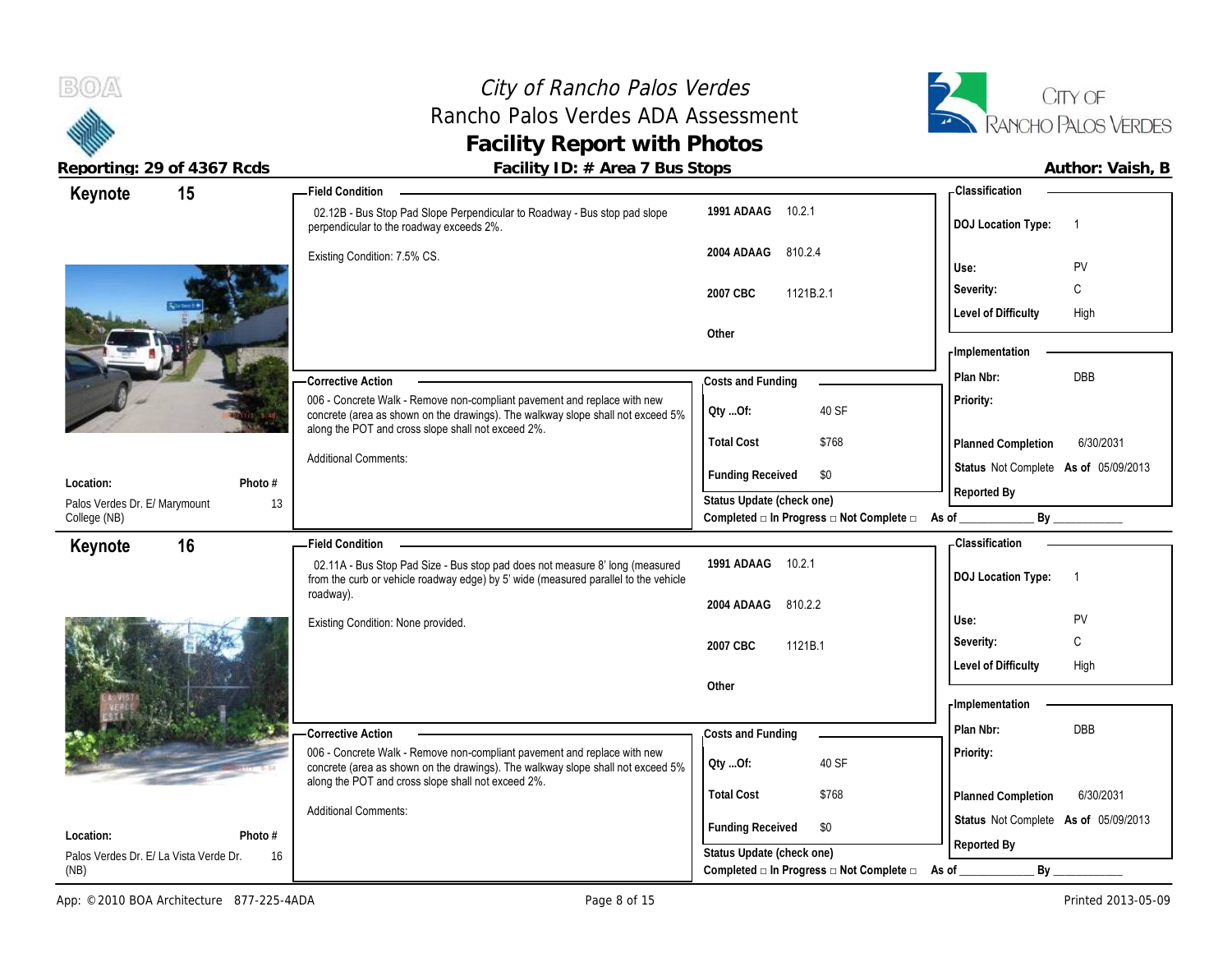City of Rancho Palos Verdes Rancho Palos Verdes ADA Assessment **Facility Report with Photos**



 $B(0)$ 

| Keynote                                             | 17            | <b>Field Condition</b>                                                                                                                                              |                                                                             | <b>Classification</b>                          |
|-----------------------------------------------------|---------------|---------------------------------------------------------------------------------------------------------------------------------------------------------------------|-----------------------------------------------------------------------------|------------------------------------------------|
|                                                     |               | 02.11B - Bus Stop Pad and Accessible Route - Bus stop pad is not connected to<br>an accessible route.                                                               | 10.2.1<br>1991 ADAAG                                                        | <b>DOJ Location Type:</b><br>-1                |
|                                                     |               | Existing Condition: No accessible route to bus stop.                                                                                                                | 2004 ADAAG<br>810.2.3                                                       | PV<br>Use:                                     |
|                                                     |               |                                                                                                                                                                     | 1121B.1<br>2007 CBC                                                         | C<br>Severity:                                 |
|                                                     |               |                                                                                                                                                                     |                                                                             | <b>Level of Difficulty</b><br>Moderate to High |
|                                                     |               |                                                                                                                                                                     | Other                                                                       |                                                |
|                                                     |               |                                                                                                                                                                     |                                                                             | - Implementation                               |
|                                                     |               | <b>Corrective Action</b>                                                                                                                                            | Costs and Funding                                                           | DBB<br>Plan Nbr:                               |
|                                                     |               | 001A - Accessible Route - Provide new accessible route.                                                                                                             |                                                                             | Priority:                                      |
|                                                     |               | <b>Additional Comments:</b>                                                                                                                                         | 500 SF<br>Oty Of:                                                           |                                                |
|                                                     |               |                                                                                                                                                                     | <b>Total Cost</b><br>\$15,000                                               | 6/30/2031<br>Planned Completion                |
|                                                     |               |                                                                                                                                                                     | <b>Funding Received</b><br>\$0                                              | Status Not Complete As of 05/09/2013           |
| Location:                                           | Photo #       |                                                                                                                                                                     |                                                                             | Reported By                                    |
| Palos Verdes Dr. E/ La Vista Verde Dr.<br>(NB)      | 16            |                                                                                                                                                                     | Status Update (check one)<br>Completed □ In Progress □ Not Complete □ As of | $\mathsf{By}$                                  |
| Keynote                                             | 18            | <b>Field Condition</b>                                                                                                                                              |                                                                             | <b>Classification</b>                          |
|                                                     |               |                                                                                                                                                                     |                                                                             |                                                |
|                                                     |               | 02.11A - Bus Stop Pad Size - Bus stop pad does not measure 8' long (measured<br>from the curb or vehicle roadway edge) by 5' wide (measured parallel to the vehicle | 10.2.1<br>1991 ADAAG                                                        | <b>DOJ Location Type:</b><br>-1                |
|                                                     |               | roadway).                                                                                                                                                           | 2004 ADAAG<br>810.2.2                                                       |                                                |
|                                                     |               | Existing Condition: None provided.                                                                                                                                  |                                                                             | PV<br>Use:                                     |
|                                                     |               |                                                                                                                                                                     | 2007 CBC<br>1121B.1                                                         | C<br>Severity:                                 |
|                                                     |               |                                                                                                                                                                     |                                                                             | <b>Level of Difficulty</b><br>High             |
|                                                     |               |                                                                                                                                                                     | Other                                                                       |                                                |
|                                                     |               |                                                                                                                                                                     |                                                                             | - Implementation                               |
|                                                     |               | -Corrective Action                                                                                                                                                  | Costs and Funding                                                           | Plan Nbr:<br>DBB                               |
|                                                     |               | 006 - Concrete Walk - Remove non-compliant pavement and replace with new<br>concrete (area as shown on the drawings). The walkway slope shall not exceed 5%         | 40 SF<br>Oty Of:                                                            | Priority:                                      |
|                                                     |               | along the POT and cross slope shall not exceed 2%.                                                                                                                  | <b>Total Cost</b><br>\$768                                                  | 6/30/2031<br>Planned Completion                |
|                                                     |               | <b>Additional Comments:</b>                                                                                                                                         |                                                                             | Status Not Complete As of 05/09/2013           |
| Location:<br>Palos Verdes Dr. E/ La Vista Verde Dr. | Photo #<br>18 |                                                                                                                                                                     | <b>Funding Received</b><br>\$0<br>Status Update (check one)                 | Reported By                                    |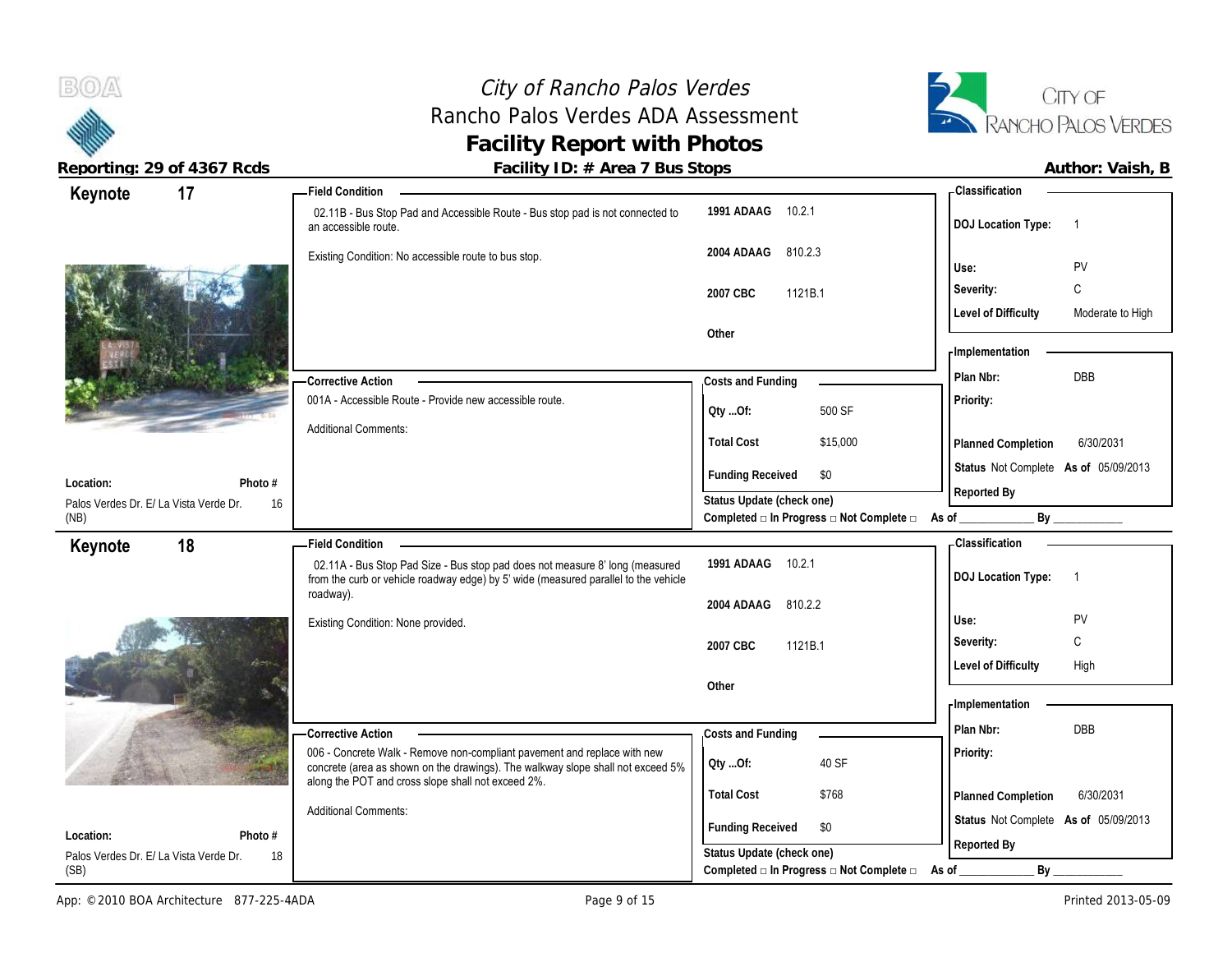# City of Rancho Palos Verdes Rancho Palos Verdes ADA Assessment **Facility Report with Photos**



| Keynote                                        | 19            | <b>Field Condition</b>                                                                                                                           |                                                                                | - Classification                               |
|------------------------------------------------|---------------|--------------------------------------------------------------------------------------------------------------------------------------------------|--------------------------------------------------------------------------------|------------------------------------------------|
|                                                |               | 02.11B - Bus Stop Pad and Accessible Route - Bus stop pad is not connected to<br>an accessible route.                                            | 1991 ADAAG 10.2.1                                                              | <b>DOJ Location Type:</b><br>-1                |
|                                                |               | Existing Condition: No accessible route to bus stop.                                                                                             | 2004 ADAAG<br>810.2.3                                                          | PV<br>Use:                                     |
|                                                |               |                                                                                                                                                  | 2007 CBC<br>1121B.1                                                            | C<br>Severity:                                 |
|                                                |               |                                                                                                                                                  |                                                                                | <b>Level of Difficulty</b><br>Moderate to High |
|                                                |               |                                                                                                                                                  | Other                                                                          |                                                |
|                                                |               |                                                                                                                                                  |                                                                                | - Implementation                               |
|                                                |               | -Corrective Action                                                                                                                               | Costs and Funding                                                              | DBB<br>Plan Nbr:                               |
|                                                |               | 001A - Accessible Route - Provide new accessible route.                                                                                          | 500 SF<br>Oty Of:                                                              | Priority:                                      |
|                                                |               | <b>Additional Comments:</b>                                                                                                                      | <b>Total Cost</b><br>\$15,000                                                  | Planned Completion<br>6/30/2031                |
|                                                |               |                                                                                                                                                  |                                                                                | Status Not Complete As of 05/09/2013           |
| Location:                                      | Photo #       |                                                                                                                                                  | <b>Funding Received</b><br>\$0                                                 | Reported By                                    |
| Palos Verdes Dr. E/ La Vista Verde Dr.<br>(SB) | 18            |                                                                                                                                                  | Status Update (check one)<br>Completed □ In Progress □ Not Complete □ As of __ | By                                             |
| Keynote                                        | 20            | <b>Field Condition</b>                                                                                                                           |                                                                                | Classification                                 |
|                                                |               | 02.11A - Bus Stop Pad Size - Bus stop pad does not measure 8' long (measured                                                                     | 1991 ADAAG 10.2.1                                                              | <b>DOJ</b> Location Type:<br>$\overline{1}$    |
|                                                |               | from the curb or vehicle roadway edge) by 5' wide (measured parallel to the vehicle                                                              |                                                                                |                                                |
|                                                |               | roadway).                                                                                                                                        | 810.2.2<br>2004 ADAAG                                                          |                                                |
|                                                |               | Existing Condition: Not provided.                                                                                                                |                                                                                | Use:<br>PV                                     |
|                                                |               |                                                                                                                                                  | 2007 CBC<br>1121B.1                                                            | $\mathsf{C}$<br>Severity:                      |
|                                                |               |                                                                                                                                                  | Other                                                                          | <b>Level of Difficulty</b><br>High             |
|                                                |               |                                                                                                                                                  |                                                                                | - Implementation                               |
|                                                |               | <b>Corrective Action</b>                                                                                                                         | Costs and Funding                                                              | Plan Nbr:<br><b>DBB</b>                        |
|                                                |               | 008 - Concrete Landing - Remove non-compliant pavement and replace with new<br>concrete. The landing slope shall not exceed 2% in any direction. | 40 SF<br>Oty Of:                                                               | Priority:                                      |
|                                                |               | <b>Additional Comments:</b>                                                                                                                      | <b>Total Cost</b><br>\$768                                                     | 6/30/2031<br><b>Planned Completion</b>         |
|                                                |               |                                                                                                                                                  | <b>Funding Received</b><br>\$0                                                 | Status Not Complete As of 05/09/2013           |
| Location:<br>Ganado Dr. Switchback (SB)        | Photo #<br>20 |                                                                                                                                                  | Status Update (check one)<br>Completed □ In Progress □ Not Complete □          | Reported By                                    |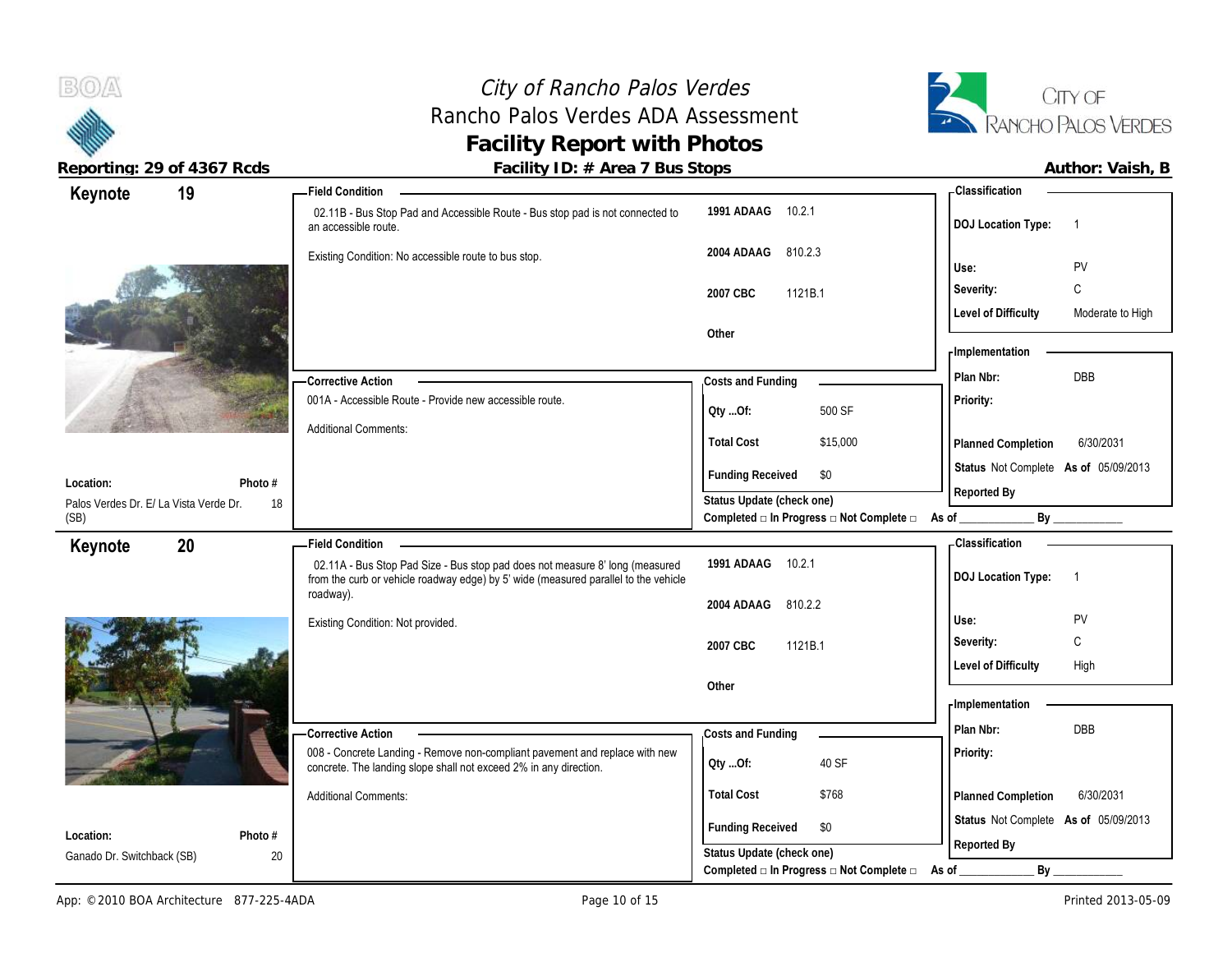# City of Rancho Palos Verdes Rancho Palos Verdes ADA Assessment **Facility Report with Photos**



| Reporting: 29 of 4367 Rcds |         | Facility ID: # Area 7 Bus Stops                                                                                                                     |                                                                        |                                      | Author: Vaish, B         |
|----------------------------|---------|-----------------------------------------------------------------------------------------------------------------------------------------------------|------------------------------------------------------------------------|--------------------------------------|--------------------------|
| 21<br>Keynote              |         | <b>Field Condition</b>                                                                                                                              |                                                                        | <b>Classification</b>                |                          |
|                            |         | 02.11B - Bus Stop Pad and Accessible Route - Bus stop pad is not connected to<br>an accessible route.                                               | 1991 ADAAG 10.2.1                                                      | <b>DOJ Location Type:</b>            | $\overline{1}$           |
|                            |         | <b>Existing Condition:</b>                                                                                                                          | 2004 ADAAG 810.2.3                                                     | Use:                                 | PV                       |
|                            |         |                                                                                                                                                     | 2007 CBC<br>1121B.1                                                    | Severity:                            | $\mathsf{C}$             |
|                            |         |                                                                                                                                                     |                                                                        | <b>Level of Difficulty</b>           | Moderate                 |
|                            |         |                                                                                                                                                     | Other                                                                  | <b>Implementation</b>                |                          |
|                            |         | -Corrective Action                                                                                                                                  | Costs and Funding                                                      | Plan Nbr:                            | <b>DBB</b>               |
|                            |         | 027 - Site Work - Miscellaneous - See Additional Comments                                                                                           | 1 EA<br>Oty Of:                                                        | Priority:                            |                          |
|                            |         | Additional Comments: See Keynote 20 for corrective action.                                                                                          |                                                                        |                                      |                          |
|                            |         |                                                                                                                                                     | <b>Total Cost</b><br>\$0                                               | Planned Completion                   | 6/30/2031                |
| Location:                  | Photo # |                                                                                                                                                     | <b>Funding Received</b><br>\$0                                         | Status Not Complete As of 05/09/2013 |                          |
| Ganado Dr. Switchback (SB) | 20      |                                                                                                                                                     | Status Update (check one)                                              | Reported By                          |                          |
|                            |         |                                                                                                                                                     | Completed □ In Progress □ Not Complete □ As of                         | By                                   |                          |
| 22<br>Keynote              |         | - Field Condition                                                                                                                                   |                                                                        | Classification                       |                          |
|                            |         | 02.12A - Bus Stop Pad Slope Parallel to Roadway - Bus stop pad is not at the<br>same slope as the roadway in the direction parallel to the roadway. | 1991 ADAAG<br>10.2.1                                                   | <b>DOJ Location Type:</b>            | $\overline{\phantom{1}}$ |
|                            |         | Existing Condition: 12% slope parallel to road.                                                                                                     | 2004 ADAAG<br>810.2.4                                                  |                                      |                          |
|                            |         |                                                                                                                                                     |                                                                        | Use:                                 | PV                       |
|                            |         |                                                                                                                                                     | 2007 CBC<br>1121B.2.1                                                  | Severity:                            | C                        |
|                            |         |                                                                                                                                                     | Other                                                                  | <b>Level of Difficulty</b>           | Moderate                 |
|                            |         |                                                                                                                                                     |                                                                        | Implementation                       |                          |
|                            |         | - Corrective Action                                                                                                                                 | Costs and Funding                                                      | Plan Nbr:                            | DBB                      |
|                            |         | 027 - Site Work - Miscellaneous - See Additional Comments                                                                                           |                                                                        | <b>Priority:</b>                     |                          |
|                            |         | Additional Comments: See Keynote 20 for corrective action.                                                                                          | 1 EA<br>$Qty$ Of:                                                      |                                      |                          |
|                            |         |                                                                                                                                                     | \$0<br><b>Total Cost</b>                                               | Planned Completion                   | 6/30/2031                |
| Location:                  | Photo # |                                                                                                                                                     | <b>Funding Received</b><br>\$0                                         | Status Not Complete As of 05/09/2013 |                          |
| Ganado Dr. Switchback (SB) | 20      |                                                                                                                                                     | Status Update (check one)                                              | Reported By                          |                          |
|                            |         |                                                                                                                                                     | Completed $\square$ In Progress $\square$ Not Complete $\square$ As of | $By_$                                |                          |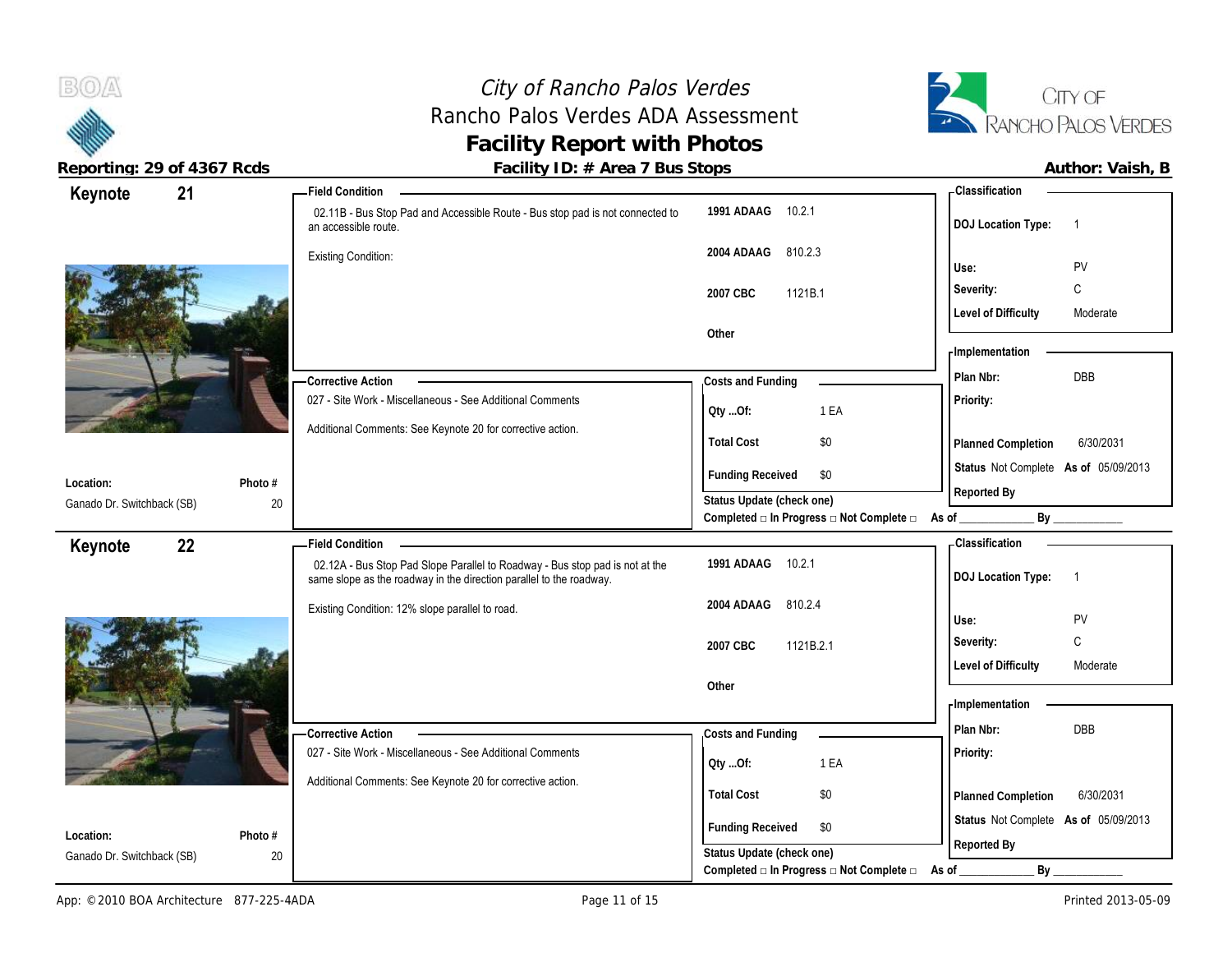## City of Rancho Palos Verdes Rancho Palos Verdes ADA Assessment **Facility Report with Photos**



| Reporting: 29 of 4367 Rcds              |               | Facility ID: # Area 7 Bus Stops                                                                                                                                     |                                                                 |                                      | Author: Vaish, B  |
|-----------------------------------------|---------------|---------------------------------------------------------------------------------------------------------------------------------------------------------------------|-----------------------------------------------------------------|--------------------------------------|-------------------|
| 23<br>Keynote                           |               | <b>Field Condition</b>                                                                                                                                              |                                                                 | - Classification                     |                   |
|                                         |               | 02.12B - Bus Stop Pad Slope Perpendicular to Roadway - Bus stop pad slope<br>perpendicular to the roadway exceeds 2%.                                               | 1991 ADAAG 10.2.1                                               | DOJ Location Type: 1                 |                   |
|                                         |               | Existing Condition: 3.7% slope perpendicular to road.                                                                                                               | 2004 ADAAG 810.2.4                                              | Use:                                 | PV                |
|                                         |               |                                                                                                                                                                     | 1121B.2.1<br>2007 CBC                                           | Severity:                            | C                 |
|                                         |               |                                                                                                                                                                     |                                                                 | <b>Level of Difficulty</b>           | Moderate          |
|                                         |               |                                                                                                                                                                     | Other                                                           | Implementation                       |                   |
|                                         |               | -Corrective Action                                                                                                                                                  | Costs and Funding                                               | Plan Nbr:                            | DBB               |
|                                         |               | 027 - Site Work - Miscellaneous - See Additional Comments                                                                                                           | 1 EA<br>QtyOf:                                                  | <b>Priority:</b>                     |                   |
|                                         |               | Additional Comments: See Keynote 20 for corrective action.                                                                                                          | \$0<br><b>Total Cost</b>                                        | Planned Completion                   | 6/30/2031         |
|                                         |               |                                                                                                                                                                     | <b>Funding Received</b><br>\$0                                  | Status Not Complete As of 05/09/2013 |                   |
| Location:<br>Ganado Dr. Switchback (SB) | Photo #<br>20 |                                                                                                                                                                     | Status Update (check one)                                       | Reported By                          |                   |
|                                         |               |                                                                                                                                                                     | Completed □ In Progress □ Not Complete □ As of _                |                                      | By ______________ |
| 24<br>Keynote                           |               | -Field Condition                                                                                                                                                    |                                                                 | <b>Classification</b>                |                   |
|                                         |               | 02.11A - Bus Stop Pad Size - Bus stop pad does not measure 8' long (measured<br>from the curb or vehicle roadway edge) by 5' wide (measured parallel to the vehicle | 1991 ADAAG 10.2.1                                               | DOJ Location Type: 1                 |                   |
|                                         |               | roadway).                                                                                                                                                           | 2004 ADAAG<br>810.2.2                                           |                                      |                   |
|                                         |               | Existing Condition: Not Provided.                                                                                                                                   |                                                                 | Use:                                 | PV                |
|                                         |               |                                                                                                                                                                     | 2007 CBC<br>1121B.1                                             | Severity:                            | C                 |
|                                         |               |                                                                                                                                                                     |                                                                 | <b>Level of Difficulty</b>           | High              |
|                                         |               |                                                                                                                                                                     | Other                                                           | Implementation                       |                   |
|                                         |               |                                                                                                                                                                     |                                                                 | Plan Nbr:                            | DBB               |
|                                         |               | <b>Corrective Action</b><br>008 - Concrete Landing - Remove non-compliant pavement and replace with new                                                             | Costs and Funding                                               | <b>Priority:</b>                     |                   |
|                                         |               | concrete. The landing slope shall not exceed 2% in any direction.                                                                                                   | 40 SF<br>QtyOf:                                                 |                                      |                   |
|                                         |               | <b>Additional Comments:</b>                                                                                                                                         | <b>Total Cost</b><br>\$768                                      | Planned Completion                   | 6/30/2031         |
| Location:                               | Photo #       |                                                                                                                                                                     | <b>Funding Received</b><br>\$0                                  | Status Not Complete As of 05/09/2013 |                   |
| Ganado Dr. Switchback (NB)              | 24            |                                                                                                                                                                     | Status Update (check one)                                       | Reported By                          |                   |
|                                         |               |                                                                                                                                                                     | Completed $\Box$ In Progress $\Box$ Not Complete $\Box$ As of _ | By                                   |                   |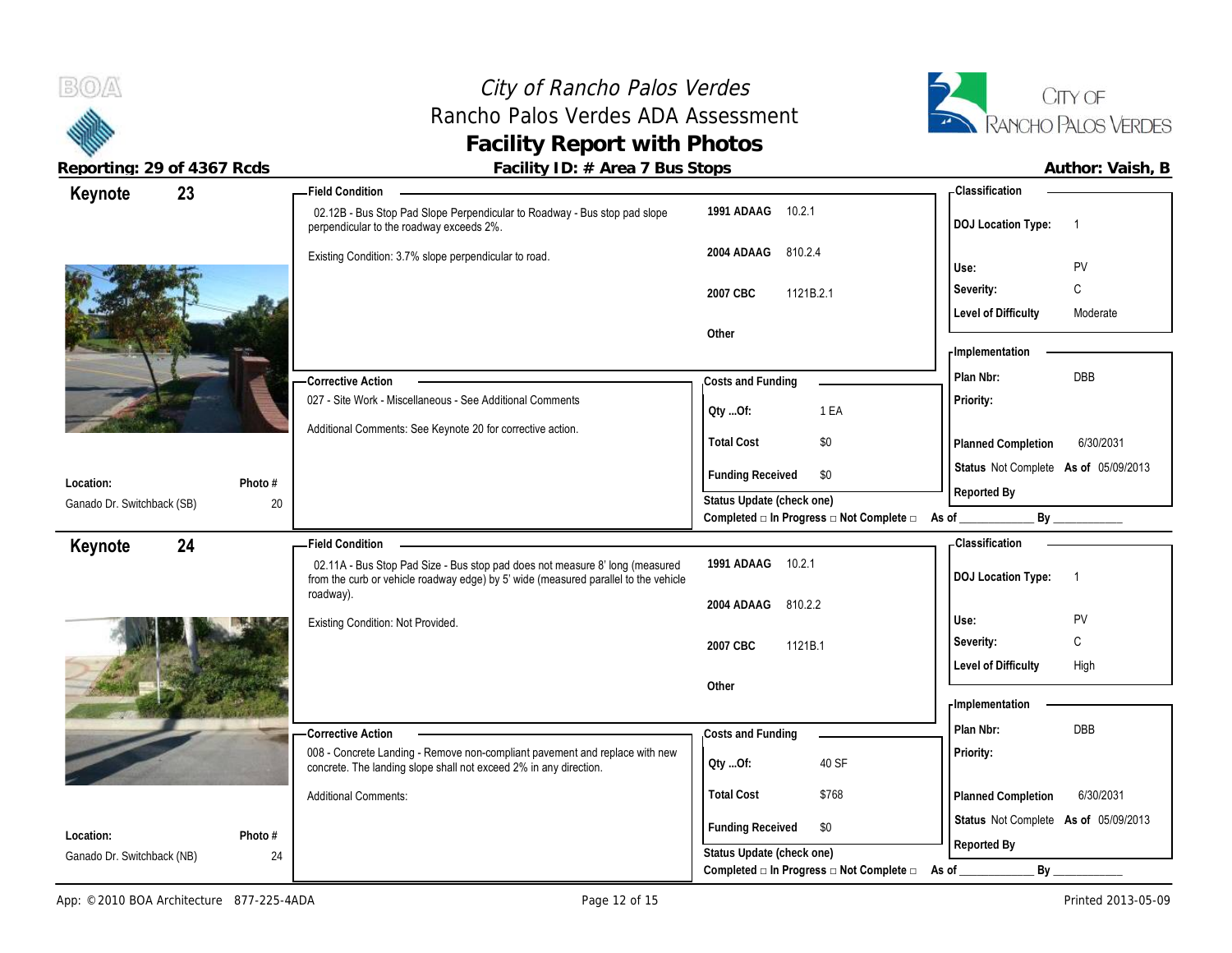# City of Rancho Palos Verdes Rancho Palos Verdes ADA Assessment **Facility Report with Photos**



| Keynote                    | 25      | <b>Field Condition</b>                                                                                |                                                                       | <b>Classification</b>                       |
|----------------------------|---------|-------------------------------------------------------------------------------------------------------|-----------------------------------------------------------------------|---------------------------------------------|
|                            |         | 02.11B - Bus Stop Pad and Accessible Route - Bus stop pad is not connected to<br>an accessible route. | 1991 ADAAG<br>10.2.1                                                  | <b>DOJ</b> Location Type:<br>$\overline{1}$ |
|                            |         | <b>Existing Condition:</b>                                                                            | 2004 ADAAG<br>810.2.3                                                 | PV<br>Use:                                  |
|                            |         |                                                                                                       | 1121B.1<br>2007 CBC                                                   | C<br>Severity:                              |
|                            |         |                                                                                                       |                                                                       | <b>Level of Difficulty</b><br>Moderate      |
|                            |         |                                                                                                       | Other                                                                 |                                             |
|                            |         |                                                                                                       |                                                                       | - Implementation                            |
|                            |         | <b>Corrective Action</b>                                                                              | Costs and Funding                                                     | DBB<br>Plan Nbr:                            |
|                            |         | 027 - Site Work - Miscellaneous - See Additional Comments                                             | 1 EA<br>QtyOf:                                                        | Priority:                                   |
|                            |         | Additional Comments: See Keynote 24 for corrective action.                                            |                                                                       |                                             |
|                            |         |                                                                                                       | <b>Total Cost</b><br>\$0                                              | 6/30/2031<br>Planned Completion             |
| Location:                  | Photo # |                                                                                                       | <b>Funding Received</b><br>\$0                                        | Status Not Complete As of 05/09/2013        |
| Ganado Dr. Switchback (NB) | 24      |                                                                                                       | Status Update (check one)                                             | Reported By                                 |
|                            |         |                                                                                                       | Completed $\Box$ In Progress $\Box$ Not Complete $\Box$ As of _       | By                                          |
| Keynote                    | 26      | <b>Field Condition</b>                                                                                |                                                                       | - Classification                            |
|                            |         | 02.11A - Bus Stop Pad Size - Bus stop pad does not measure 8' long (measured                          | 1991 ADAAG<br>10.2.1                                                  |                                             |
|                            |         | from the curb or vehicle roadway edge) by 5' wide (measured parallel to the vehicle                   |                                                                       | <b>DOJ</b> Location Type:<br>$\overline{1}$ |
|                            |         | roadway).                                                                                             | 2004 ADAAG<br>810.2.2                                                 |                                             |
|                            |         | Existing Condition: Not provided.                                                                     |                                                                       | Use:<br>PV                                  |
|                            |         |                                                                                                       | 2007 CBC<br>1121B.1                                                   | C<br>Severity:                              |
|                            |         |                                                                                                       |                                                                       | <b>Level of Difficulty</b><br>High          |
|                            |         |                                                                                                       | Other                                                                 | - Implementation                            |
|                            |         |                                                                                                       |                                                                       | Plan Nbr:<br><b>DBB</b>                     |
|                            |         | -Corrective Action<br>008 - Concrete Landing - Remove non-compliant pavement and replace with new     | Costs and Funding                                                     | Priority:                                   |
|                            |         | concrete. The landing slope shall not exceed 2% in any direction.                                     | 40 SF<br>Qty Of:                                                      |                                             |
|                            |         | <b>Additional Comments:</b>                                                                           | <b>Total Cost</b><br>\$768                                            | 6/30/2031<br>Planned Completion             |
| Location:                  | Photo # |                                                                                                       | <b>Funding Received</b><br>\$0                                        | Status Not Complete As of 05/09/2013        |
| Ganado Dr. Switchback (SB) | 26      |                                                                                                       | Status Update (check one)<br>Completed □ In Progress □ Not Complete □ | Reported By<br>By<br>As of                  |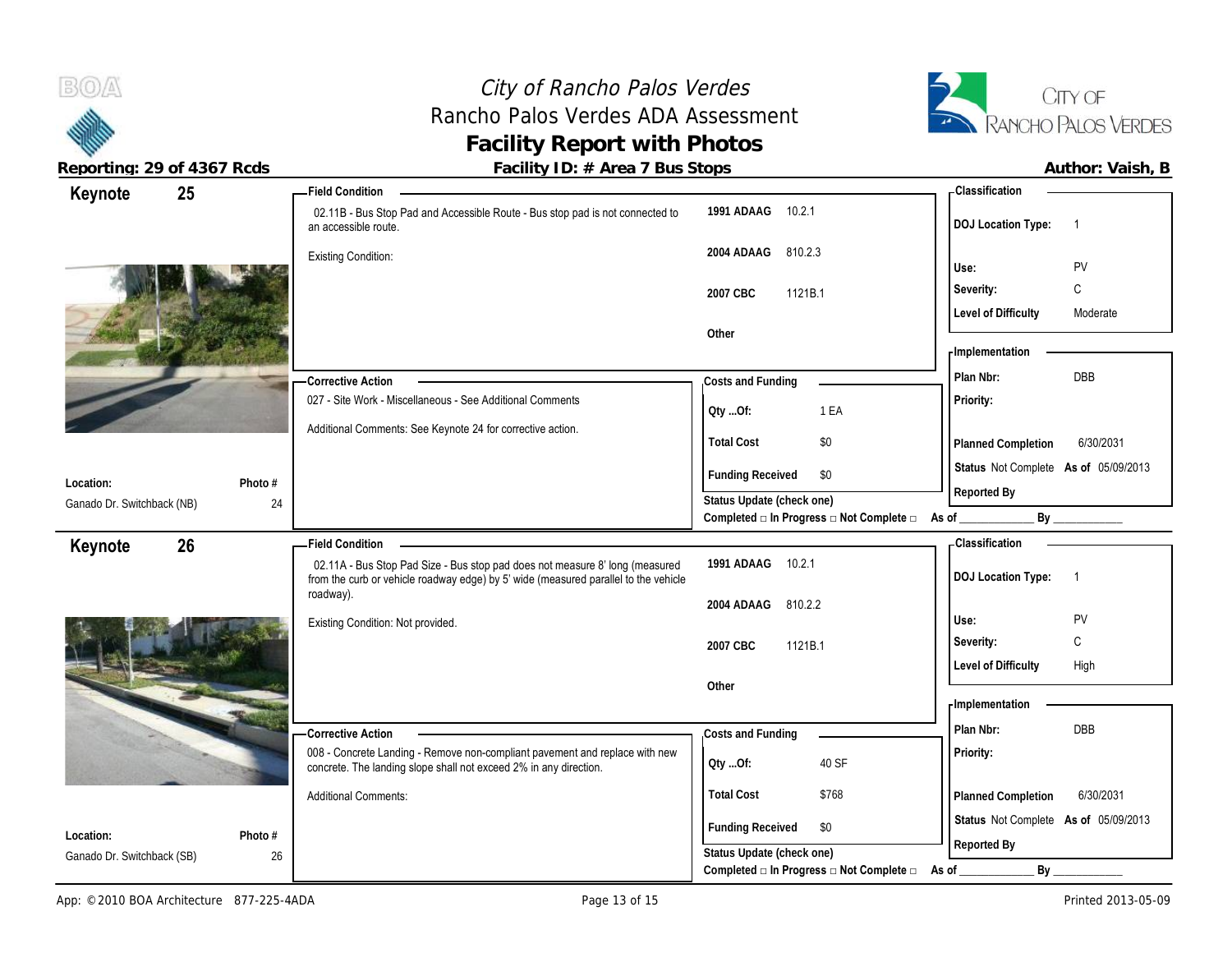# City of Rancho Palos Verdes Rancho Palos Verdes ADA Assessment **Facility Report with Photos**



| Keynote                                 | 27            | <b>Field Condition</b>                                                                                                                              |                                                             | - Classification                            |
|-----------------------------------------|---------------|-----------------------------------------------------------------------------------------------------------------------------------------------------|-------------------------------------------------------------|---------------------------------------------|
|                                         |               | 02.11B - Bus Stop Pad and Accessible Route - Bus stop pad is not connected to<br>an accessible route.                                               | 1991 ADAAG<br>10.2.1                                        | <b>DOJ</b> Location Type:<br>$\overline{1}$ |
|                                         |               | <b>Existing Condition:</b>                                                                                                                          | 2004 ADAAG<br>810.2.3                                       | PV<br>Use:                                  |
|                                         |               |                                                                                                                                                     | 2007 CBC<br>1121B.1                                         | $\mathsf{C}$<br>Severity:                   |
|                                         |               |                                                                                                                                                     |                                                             | <b>Level of Difficulty</b><br>Moderate      |
|                                         |               |                                                                                                                                                     | Other                                                       |                                             |
|                                         |               |                                                                                                                                                     |                                                             | - Implementation                            |
|                                         |               | <b>Corrective Action</b>                                                                                                                            | Costs and Funding                                           | DBB<br>Plan Nbr:                            |
|                                         |               | 027 - Site Work - Miscellaneous - See Additional Comments                                                                                           | 1 EA                                                        | Priority:                                   |
|                                         |               | Additional Comments: See Keynote 26 for corrective action.                                                                                          | QtyOf:                                                      |                                             |
|                                         |               |                                                                                                                                                     | <b>Total Cost</b><br>\$0                                    | 6/30/2031<br>Planned Completion             |
|                                         |               |                                                                                                                                                     | <b>Funding Received</b><br>\$0                              | Status Not Complete As of 05/09/2013        |
| Location:<br>Ganado Dr. Switchback (SB) | Photo #<br>26 |                                                                                                                                                     | Status Update (check one)                                   | Reported By                                 |
|                                         |               |                                                                                                                                                     | Completed □ In Progress □ Not Complete □ As of _            | By                                          |
|                                         |               |                                                                                                                                                     |                                                             |                                             |
|                                         | 28            | <b>Field Condition</b>                                                                                                                              |                                                             | - Classification                            |
| Keynote                                 |               | 02.12A - Bus Stop Pad Slope Parallel to Roadway - Bus stop pad is not at the<br>same slope as the roadway in the direction parallel to the roadway. | 1991 ADAAG<br>10.2.1                                        | <b>DOJ</b> Location Type:<br>$\overline{1}$ |
|                                         |               | Existing Condition: 1.2% slope parallel to road.                                                                                                    | 810.2.4<br>2004 ADAAG                                       |                                             |
|                                         |               |                                                                                                                                                     |                                                             | PV<br>Use:                                  |
|                                         |               |                                                                                                                                                     | 2007 CBC<br>1121B.2.1                                       | C<br>Severity:                              |
|                                         |               |                                                                                                                                                     |                                                             | Level of Difficulty<br>Moderate             |
|                                         |               |                                                                                                                                                     | Other                                                       | - Implementation                            |
|                                         |               |                                                                                                                                                     |                                                             | Plan Nbr:<br>DBB                            |
|                                         |               | - Corrective Action<br>027 - Site Work - Miscellaneous - See Additional Comments                                                                    | Costs and Funding                                           | Priority:                                   |
|                                         |               |                                                                                                                                                     | 1 EA<br>Qty Of:                                             |                                             |
|                                         |               | Additional Comments: See Keynote 26 for corrective action.                                                                                          | <b>Total Cost</b><br>\$0                                    | 6/30/2031<br>Planned Completion             |
|                                         |               |                                                                                                                                                     |                                                             | Status Not Complete As of 05/09/2013        |
| Location:<br>Ganado Dr. Switchback (SB) | Photo #<br>26 |                                                                                                                                                     | <b>Funding Received</b><br>\$0<br>Status Update (check one) | Reported By                                 |